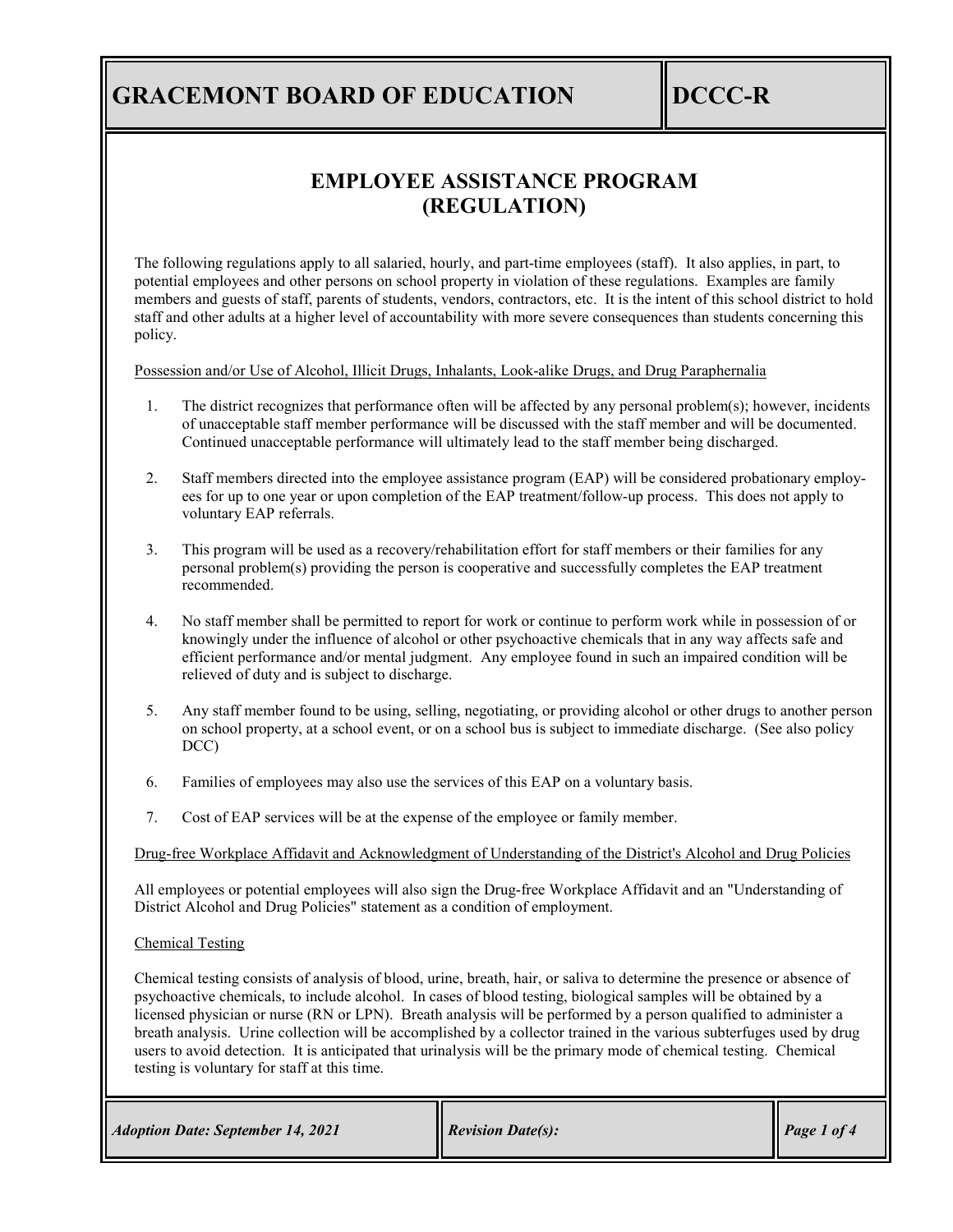**GRACEMONT BOARD OF EDUCATION DCCC-R** 

### **EMPLOYEE ASSISTANCE PROGRAM, REGULATION (Cont.)**

Available Alcohol/Drug Abuse Information and Treatment

The following agencies have agreed to provide chemical abuse services:

People Plus, Inc., Idabel, OK 286-6577 McCare, Idabel, OK 286-3344 Kiamichi Council on Alcoholism and Other Drug Abuse, Inc., Idabel, OK 286-3301 Baptist Health Care, McAlester, OK (918) 423-0770

The EAP coordinator and school counselor also maintain a list of other service agencies.

Access and Referral to Treatment, Counseling, or Support Groups

- 1. Voluntary Access to Services: No employee will have his or her job status jeopardized or threatened in any way by a voluntary request for help or services. Any employee seeking help with any personal problem(s) through this policy will be given confidentiality, respect, and support in the effort to overcome the problem(s). However, an employee may not use voluntary request to avoid disciplinary sanctions after an incident of policy violation.
- 2. Directed Access to Services: Employees directed into EAP will be considered probationary employees for up to one year. Employees will also be referred in writing for assessment or treatment services. Any lack of good faith cooperation on the part of the employee will result in discharge. The use of the assessment/treatment agreement is not required for voluntary EAP referrals.
- 3. Support Groups: Employees may also be required to be a part of a self help or other group process as a part of their treatment program.

### Use of Drug Detection Animals or Equipment on School Property

Law enforcement officials are authorized to enter school property with or without the use of drug detection animals or equipment at any time. It is anticipated that law enforcement officials will be requested by school officials in most cases.

#### Search for and/or Confiscation of Alcohol, Drugs, Drug Paraphernalia or Other Contraband

The superintendent, assistant superintendent, administrators, principals, or assistant principals can call law enforcement officials to any school campus upon determination that such assistance is needed. The board of education further authorizes the use of drug detection animals or equipment to assist in the search of classrooms, lockers, automobiles, personal effects of staff (i.e., purses, desks, outer clothing, wallets, briefcases, etc.), and/or personal search of staff members. (See also policy CKAE.) The determination of arrest will be made by the law enforcement officials. These actions can be accomplished at any time of day, weekends, or during regular school activities. School officials will attempt to notify family members concurrent with arrest and removal of employee(s) from the school property.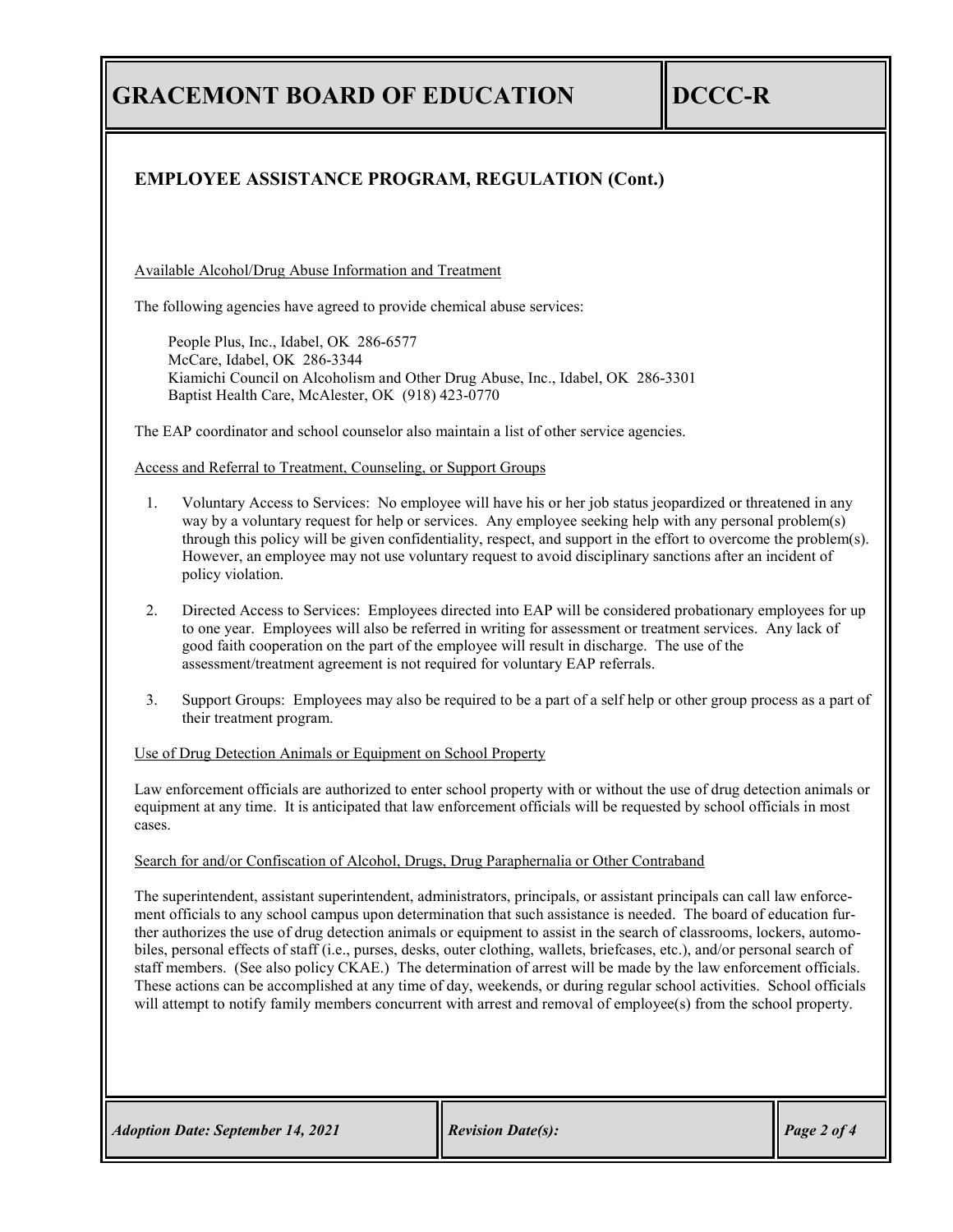# **GRACEMONT BOARD OF EDUCATION DCCC-R**

### **EMPLOYEE ASSISTANCE PROGRAM, REGULATION (Cont.)**

Alcoholic beverages, drugs, look-alike drugs, drug paraphernalia, or other contraband (i.e., weapons, explosives, stolen property, sexually explicit materials, etc.) will be confiscated and provided to law enforcement officials or disposed of as appropriate to the item(s).

### Appointment of Employee Assistance Program Coordinator (EAPC)

The principal of each school will serve as the EAPC and will be trained in IMPACT or YES activities. The EAPC will be the focal point for all EAP activity and will maintain regular contact with treatment or counseling professionals working with employees from their school. Each EAPC will also be familiar with federal confidentiality regulations.

### Records, Reports, and Access of Employee Files or Information Concerning Alcohol or Drug Abuse Issues

Documentation of an employee's performance, cooperation, and corrective actions taken should be maintained in a strictly confidential manner. Records on employees who have been referred for assessment, to include medical, health, or behavioral counseling, will be maintained in confidence and accorded the same security and accessibility restrictions provided for medical records. Employee files will not include information concerning chemical abuse problems except as they apply to specific events leading to disciplinary actions.

The assessing and/or treating agency may be required to provide a report to the EAPC with the following information:

attendance cooperation completion of goals, therapy, or program results of chemical testing referral to other programs recommended return to school date other information as authorized by the employee

#### Notification of Mandatory Requirements of District Policy

All employees will read a copy of the district's alcohol and drug policies and employee assistance procedures. In addition, they will also sign a written acknowledgment that they have read and understand the drug and alcohol policies and procedures of this district.

### Drug-free Workplace

This school district also supports P.L. 100-690, Drug-free Workplace Act of 1988. All employees will sign the affidavit of understanding acknowledging their understanding and compliance with this act.